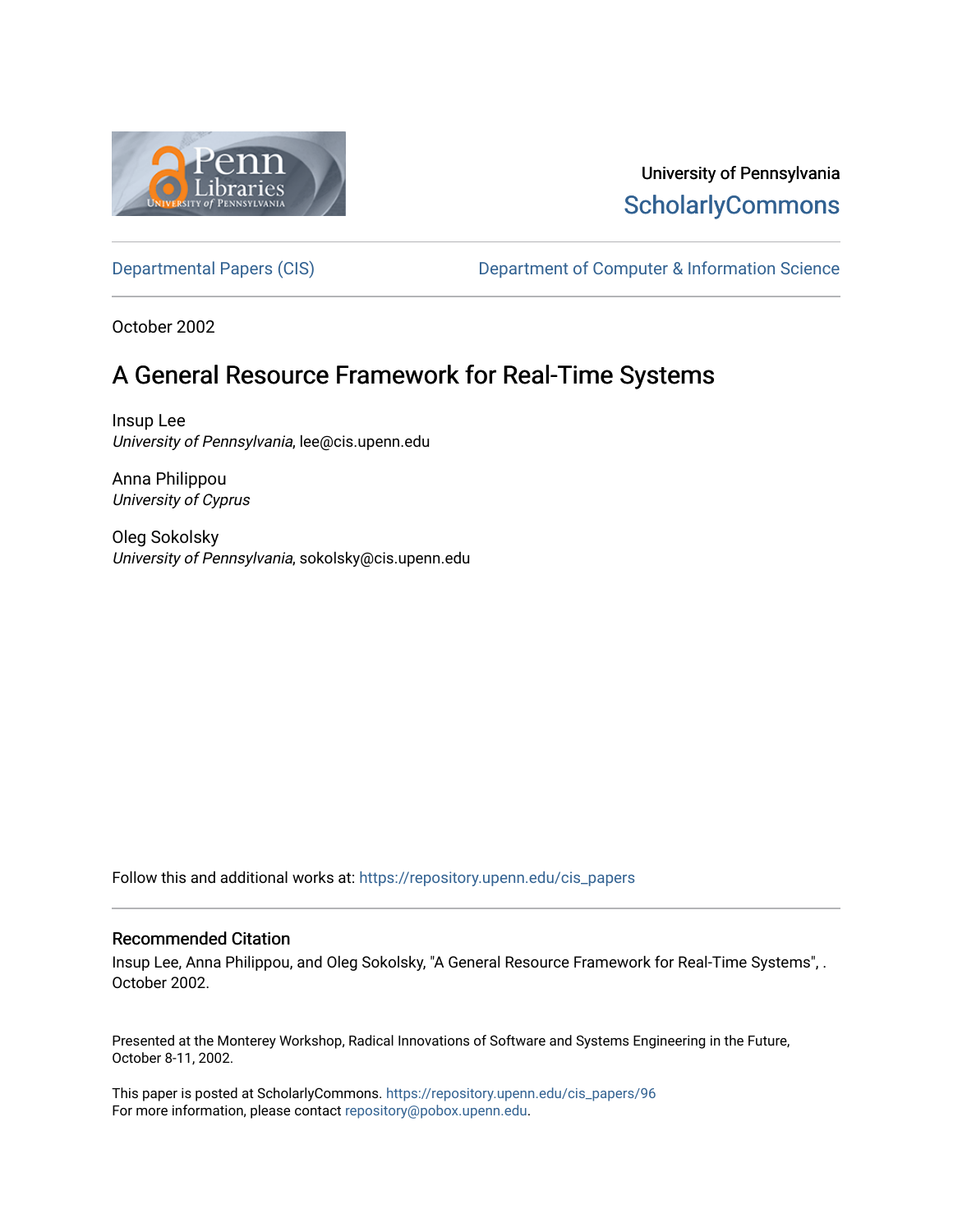# A General Resource Framework for Real-Time Systems

# **Abstract**

The paper describes a formal framework for designing and reasoning about resource-constrained systems. The framework is based on a series of process algebraic formalisms which have been previously developed to describe and analyze various aspects of real-time communicating, concurrent systems. We develop a uniform framework for formal treatment of resources and demonstrate how previous work fits into the new framework.

# Keywords

Resource modeling, real-time systems, process algebra

# **Comments**

Presented at the Monterey Workshop, Radical Innovations of Software and Systems Engineering in the Future, October 8-11, 2002.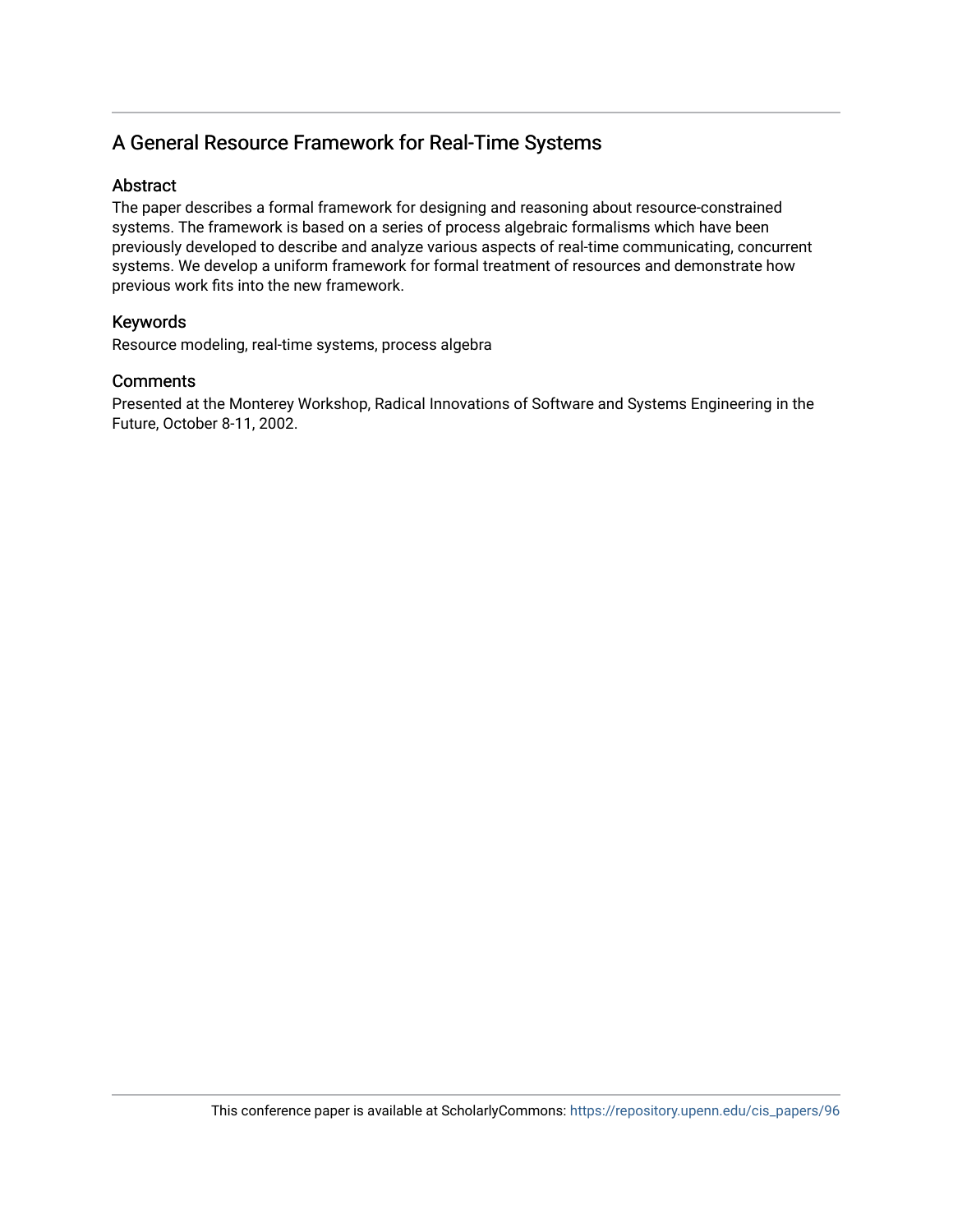# A General Resource Framework for Real-Time Systems?

Insup Lee<sup>1</sup> , Anna Philippou<sup>2</sup> , and Oleg Sokolsky<sup>3</sup>

<sup>1</sup> Department of Computer and Information Science, University of Pennsylvania, USA. lee@central.cis.upenn.edu

<sup>2</sup> Department of Computer Science, University of Cyprus, Cyprus. annap@ucy.ac.cy

<sup>3</sup> Department of Computer and Information Science, University of Pennsylvania, USA. sokolsky@saul.cis.upenn.edu

Abstract. The paper describes a formal framework for designing and reasoning about resource-constrained systems. The framework is based on a series of process algebraic formalisms which have been previously developed to describe and analyze various aspects of real-time communicating, concurrent systems. We develop a uniform framework for formal treatment of resources and demonstrate how previous work fits into the new framework.

## <sup>1</sup> Introduction

An embedded system consists of a collection of components that interact with each other and with their environment through sensors and actuators. Embedded software is used to control these sensors and actuators and to provide application-dependent functionality. Two important distinguishing characteristics of embedded applications are limited resources (processing power, memory, network bandwidth, power consumption, etc.) and the hybrid (discrete and continuous) nature of behaviors. Many embedded systems are part of safety-critical applications, e.g., avionic systems, manufacturing, automotive controllers, and medical devices.

There are two major factors that complicate the design and implementation of embedded systems. First, the software complexity of embedded systems has been increasing steadily as microprocessors become more powerful. To mitigate the development cost of software, embedded systems are being designed to flexibly adapt to different environments. The requirements for increased functionality and adaptability make the development of embedded software complex and error-prone. Second, embedded systems are increasingly networked to improve functionality, reliability and maintainability. Networking makes embedded soft ware even more difficult to develop, since composition and abstraction principles are poorly understood.

<sup>?</sup> This research was supported in part by NSF CCR-9988409, NSF CCR-0086147, NSF CISE-9703220, ARO DAAD19-01-1-0473, and by the Future and Emerging Technologies programme of the EU under contract number IST-1999-14186 (ALCOM-FT).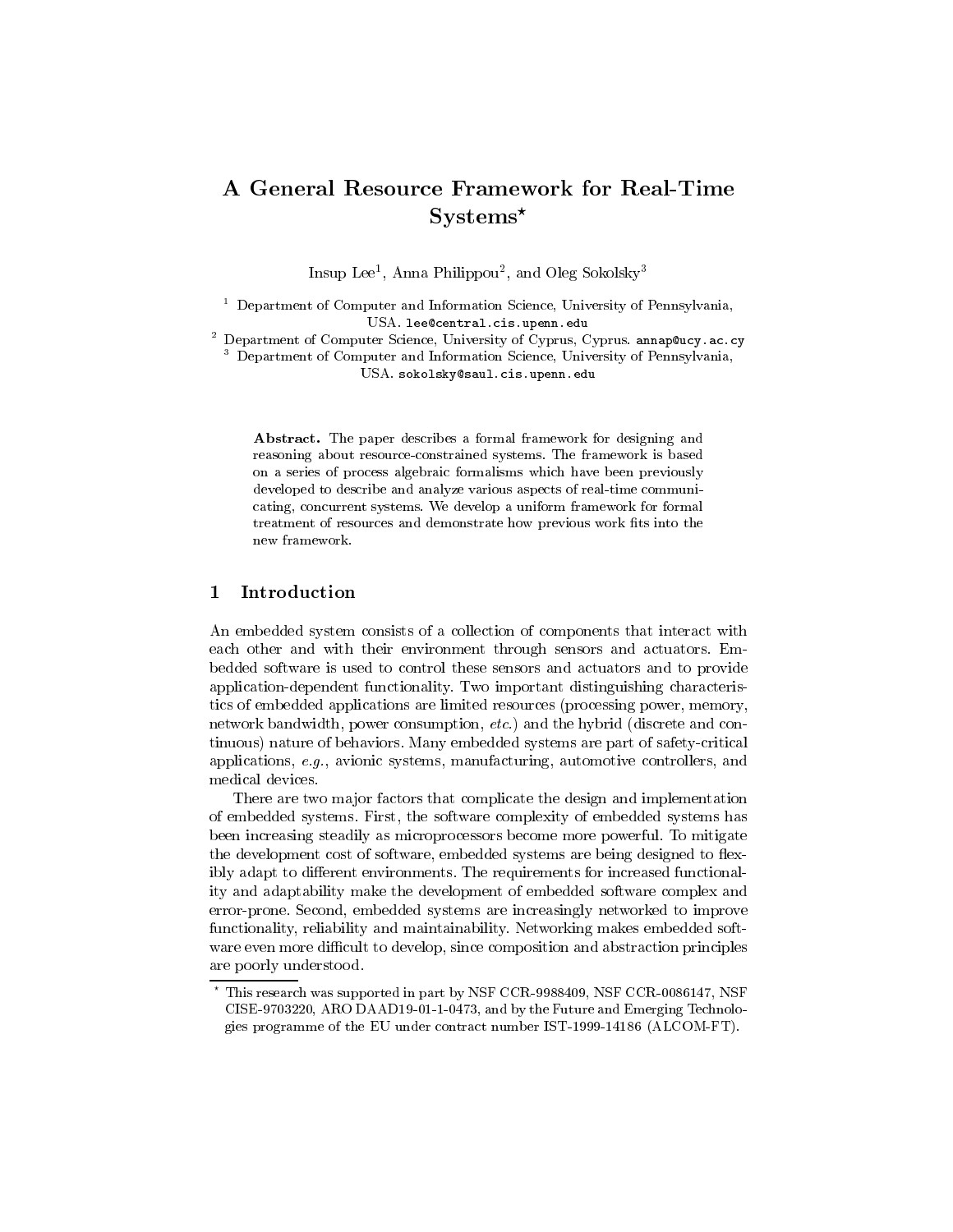A natural response to the increasing complexity of embedded systems de velopment is an increased emphasis on model-based development of embedded software. Models can be constructed for embedded systems and their properties can be analyzed through simulation and model checking. Models can be used to generate code skeleton and task structures and then platform dependent code can be added to work on specific environment. Since it may not be possible to completely automate code generation, models can be used to validate implementation. One way to do this is to use a design model for generating test suites, and then, use them to check the conformance of an implementation to design specifications. Another way is to extract models from legacy code and use them to validate the code with respect to specications. The third way is to ensure that the implementation is correct at runtime through monitoring and checking of the behavior of the running system. For safety critical embedded systems, it is important to have assurance that such systems are reliable. It is well-known that activities related to certification of such systems (e.g., avionics, medical devices) are extremely time consuming and costly. Model based development can be tailored to facilitate certification processes adopted by various regulatory agencies such as FAA and FDA.

Figure 1 provides an overview of the model-based development framework being developed at the University of Pennsylvania. From the model of an embedded system specied as hybrid system, the code generator produces a set of tasks as well as code for the tasks. Given the end-to-end timing requirements of the embedded system and the description of the target hardware and operating systems platform, the timing estimator identifies the periods and deadlines of the tasks. These timing parameters are chosen to guarantee the end-to-end constraints, but the execution times of the tasks are not yet determined. The resource modeler takes the communication and synchronization structure of the generated tasks and tradeoffs between code size and execution as input and generates possible resource-aware models. From the models, the schedulability evaluator estimates the worst-case execution times and then identies which models can be executed with their timing parameters under the available resource limits. If no such solution exists, the timing parameters of the tasks are readjusted and the design process is repeated.

In this paper, we limit our discussion to the general resource framework for embedded systems, which provides a formal semantical foundation for understanding resource-constrained behaviors sub ject to real-time constraints, memory limitations, power consumption, etc. The notion of a resource plays an important role in the specication and design of computing systems. It plays a central role in the domain of embedded systems, where execution is sub ject to a large number of resource constraints, such as timing, power consumption, size and weight, etc. We feel that, in order to properly specify and analyze such systems, a modeling formalism should incorporate the notion of a resource as a first-class entity.

Related work in the area of resource handling in embedded real-time systems falls into two categories. On the one hand, the importance of the issue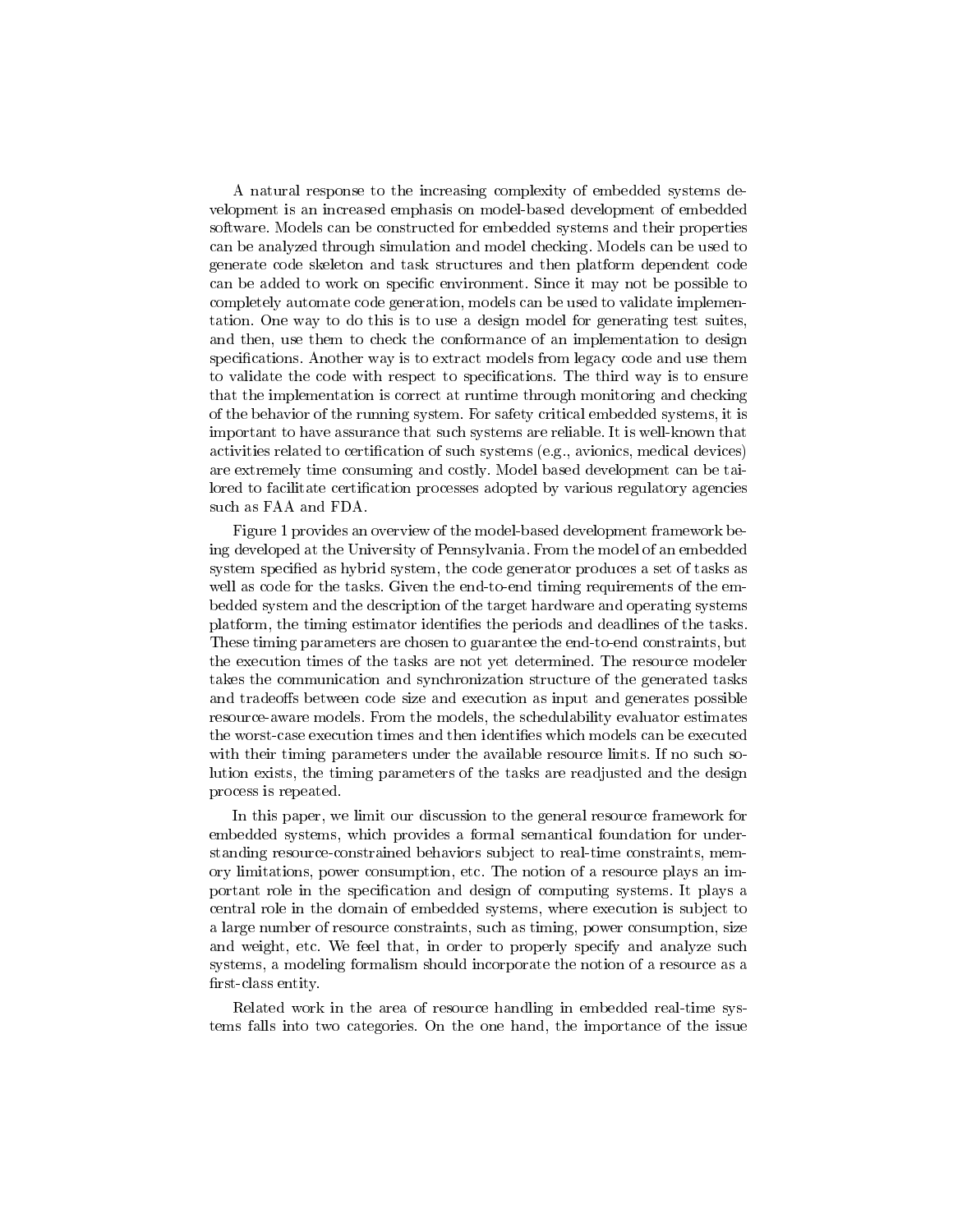

Fig. 1. Overall structure of model-based development framework

has been long realized by practitioners and a number of model-based, albeit informal, approaches have been published. We mention [13, 16, 9, 8, 3, 2] among many others. On the other hand, several formal approaches have emerged that aim at scheduling of sets of tasks under constraints. For the most part, these approaches consider only timing constraints and do not introduce the notion of resource, implicitly considering the processor as the only shared resource in the system. For example, the authors of [7] propose a formalism that allows us to model preemption in asynchronous real-time systems. In [4], the authors limit themselves to fixed-priority scheduling approaches, which allow them not to consider preemption directly, accounting for it in the worst-case computation time. The formalism of [5] provides a general scheme for handling preemption of processes due to resource contention, but the scheduling rules have to be encoded by modifying transition rules in the formalism (effectively creating a custom formalism for each scheduling policy). A different approach is taken in  $[1]$ , where the authors view the scheduling activity as control and use controller synthesis techniques to model scheduled real-time systems.

In our previous work, we have proposed a family of process-algebraic formalisms for modeling and reasoning about resource-constrained systems (see [11]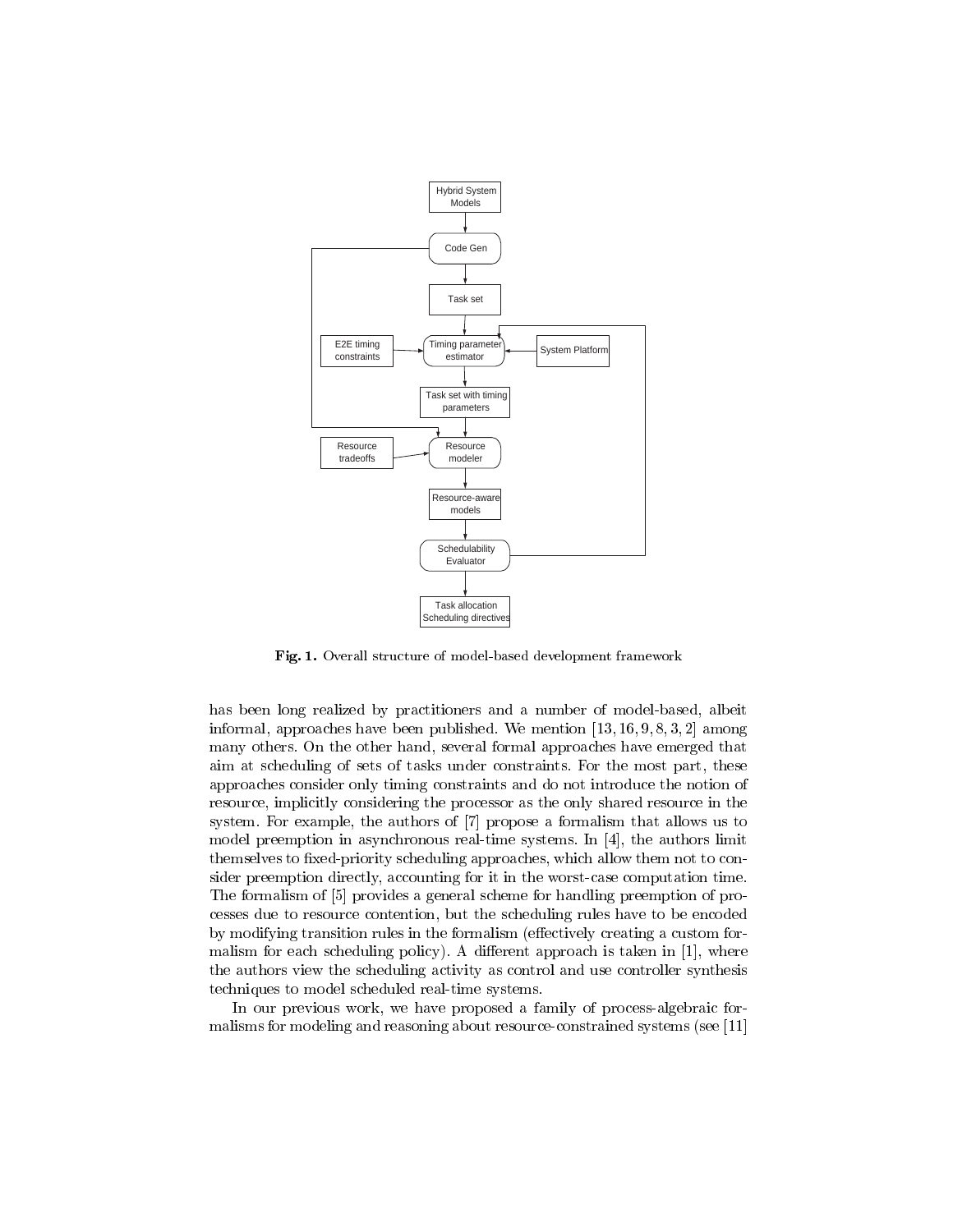for an overview). The family is built around ACSR, a discrete-time process algebra. Extensions and variations include Dense-time ACSR that includes a more general notion of time; ACSR-VP that includes a value-passing capability; PACSR, a probabilistic formalism for quantitative reasoning about fault-tolerant properties of resource-bound systems; P2ACSR [12] that allows to specify powerconstrained systems. The PARAGON toolset [18] provides tool support for modeling and analysis using these formalisms.

The family of process algebras all share the modeling approach, where a system is modeled as a collection of communicating concurrent processes. Operators to express structure of a process are also very similar in all of the formalisms. The difference lies in the way resources are used and the attributes they carry. For example, in PACSR resources have an attribute that captures the probability of failure for the resources. In ACSR-VP we can have tuples of data values associated with a resource that may be manipulated during execution, and  $P<sup>2</sup>ACSR$  introduces power consumption attributes. In each formalism, the set of resource attributes and the way the attributes are manipulated are slightly different. This makes it difficult to systematically present the formalisms. More importantly, each extension required changes to the PARAGON toolset that have to be implemented in an *ad hoc* every time a new extension is made.

The main aim of this paper is the development of a general process algebraic framework to facilitate the construction of system models that allow us to capture faithfully all of their relevant functional and non-functional requirements. The framework allows to represent all the formalisms in the ACSR family and provide for easy incorporation of new features both into the formalism and the supporting toolset in a uniform manner. The paper presents the formal definition of the framework and demonstrate how to capture existing formalisms within the framework as well as create new ones.

#### <sup>2</sup> The Framework

We define a process-algebraic formal framework for reasoning about real-time systems. The basic entity of the framework is that of a resource. We assume that a system contains a finite set of reusable resources drawn from a countably infinite set of resources  $R$ . Resources can correspond to physical entities, such as processor units and communication channels, or to abstract notions such as message arrival.

A resource is characterized by a set of attributes that let us capture aspects of the resource's behavior depending on the needs of the application, such as timing, probabilistic, or communication behavior, or, priority and power consumption during resource usage. Resources are partitioned into classes  $\mathcal{R}_1,\ldots$ , with all resources in a class having the same attributes. In turn, an attribute may have one or more elements; an attribute,  $a$ , with  $n$  elements is specified as a tuple

$$
a:\left\langle T_1:\mathsf{kind}_1,\ldots,T_n:\mathsf{kind}_n\right\rangle,
$$

where  $T_1,\ldots,T_n$  are basic types such as integers, characters, tuples, etc, and  $\textsf{kind}_1,\ldots,\textsf{kind}_n \in \{\textsf{static},\textsf{dynamic}\}\$  define whether the value of the attribute's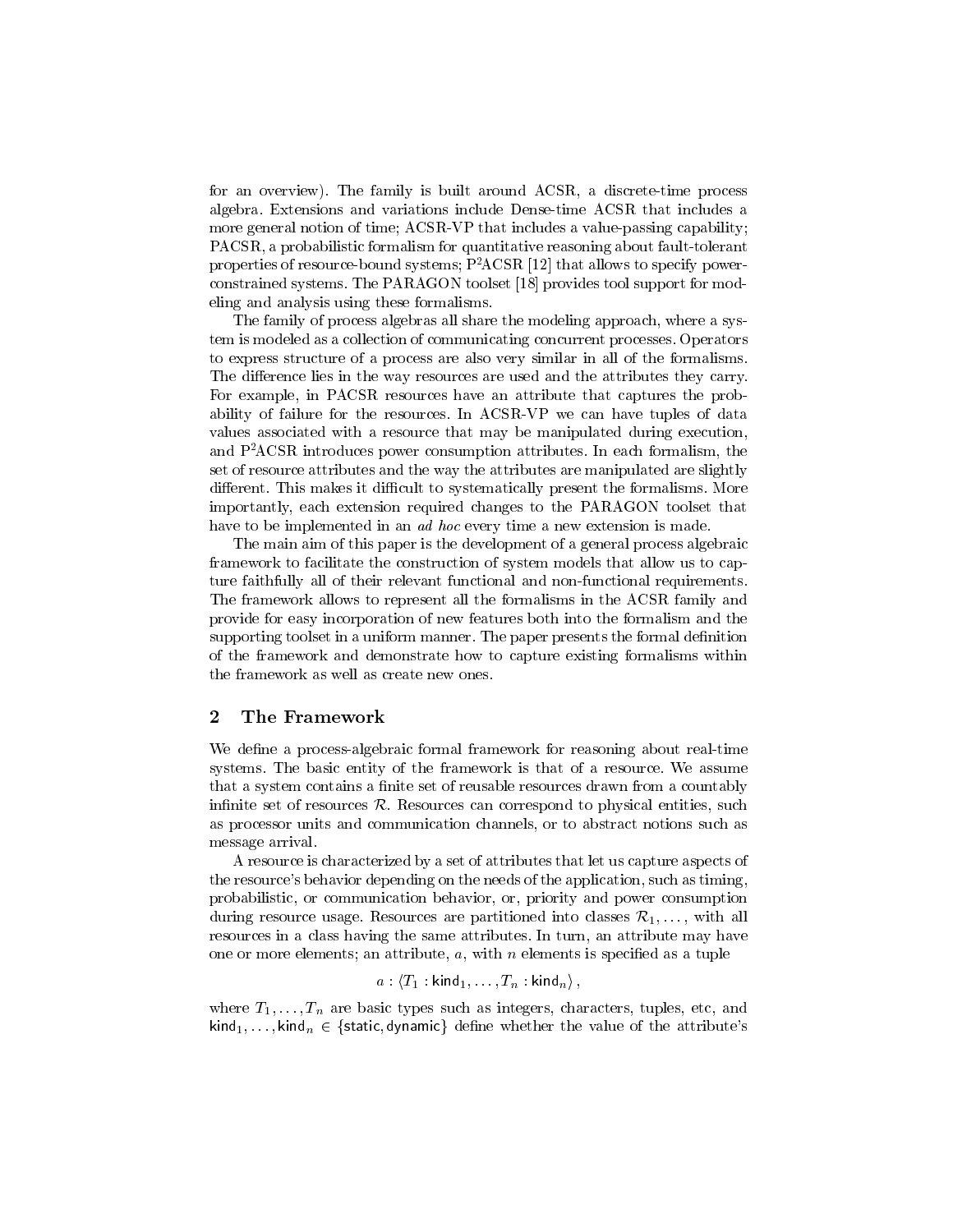element remains constant throughout computation (static) or is associated to every resource use (dynamic).

Example 1. As an example, consider the class of resources  $\mathcal R$  that may experience failures, consume power, and whose use is regulated by priorities, We may characterize this class by three attributes as follows:

$$
\mathcal{R} : [\pi : \langle [0,1] : \textsf{static} \rangle, pc : \langle int : \textsf{dynamic} \rangle, pr : \langle int : \textsf{dynamic} \rangle].
$$

Attribute  $\pi$  captures the possibility of resource failure. It has one element, that of the probability of failure, which is assumed to be constant throughout all executions of the resource. Attribute  $pc$  is the power consumption, which may be different in each resource use depending on the level of power required on each occasion, and pr is the priority of a resource access, which may also be different depending on which process uses  $r$ .

When writing a model in the framework, given a resource  $r$ , we specify the values of all of the static elements of its attributes, and then, whenever  $r$  is used in the model, it is accompanied by values for all of the dynamic elements of its attributes. Furthermore, we write  $a_r(i)$  for the *i*th element of attribute a of resource r. Given resources cpu and chan in the resource class  $\mathcal{R}$ , we specify once initially that, for example,  $\pi_r(cpu)=0.01$  and  $\pi_{chan}(1) = 0.1$ . Then, whenever each of the resources is used in the model, we give the values of its dynamic attributes in a resource access, for example,  $(cpu, 2.5, 1)$ . We will always assume positional correspondence between the dynamic attribute names in the attribute tuple of a resource class and the values of attributes in the resource use. Therefore, in  $cpu, 2.5, 1)$ ,  $pc = 2.5$  and  $pr = 1$ . Resource accesses are specified in actions. An action A is a collection of resource accesses. By  $\rho(A)$  we denote the multiset of names of resources used in A. Actions are building blocks for processes.

**Syntax.** We let P, Q range over processes, A ranges over actions, and I ranges over sets of resources. The following grammar describes the syntax of processes and actions.

$$
P ::= \text{ NIL } | A : P | P + Q | P || Q | [P]_I | P \setminus I
$$
  

$$
A ::= \{ (r_1, a_{11}, \ldots, a_{1n_1}), \ldots, (r_m, a_{m1}, \ldots, a_{mn_m}) \}
$$

Process NIL represents the inactive process. Process  $A : P$ , is the prefix operator: it executes action A and proceeds to P. Process  $P+Q$  represents a nondeterministic choice between the two summands. Process  $P||Q$  describes the concurrent composition of  $P$  and  $Q$ : the component processes may proceed independently or interact with one another while executing actions. The construct  $[P]_I, I \subseteq \mathsf{R}$ , referred to as resource closure, produces a process that reserves the use of resources in I for itself, extending every action A in P with resources in  $I - \rho(A)$ . Finally,  $P \setminus I$ , referred to as *resource hiding*, allows the process to hide or *restrict* the identity of resources in  $I$  so that they are not visible on the interface with the environment of process  $P$ .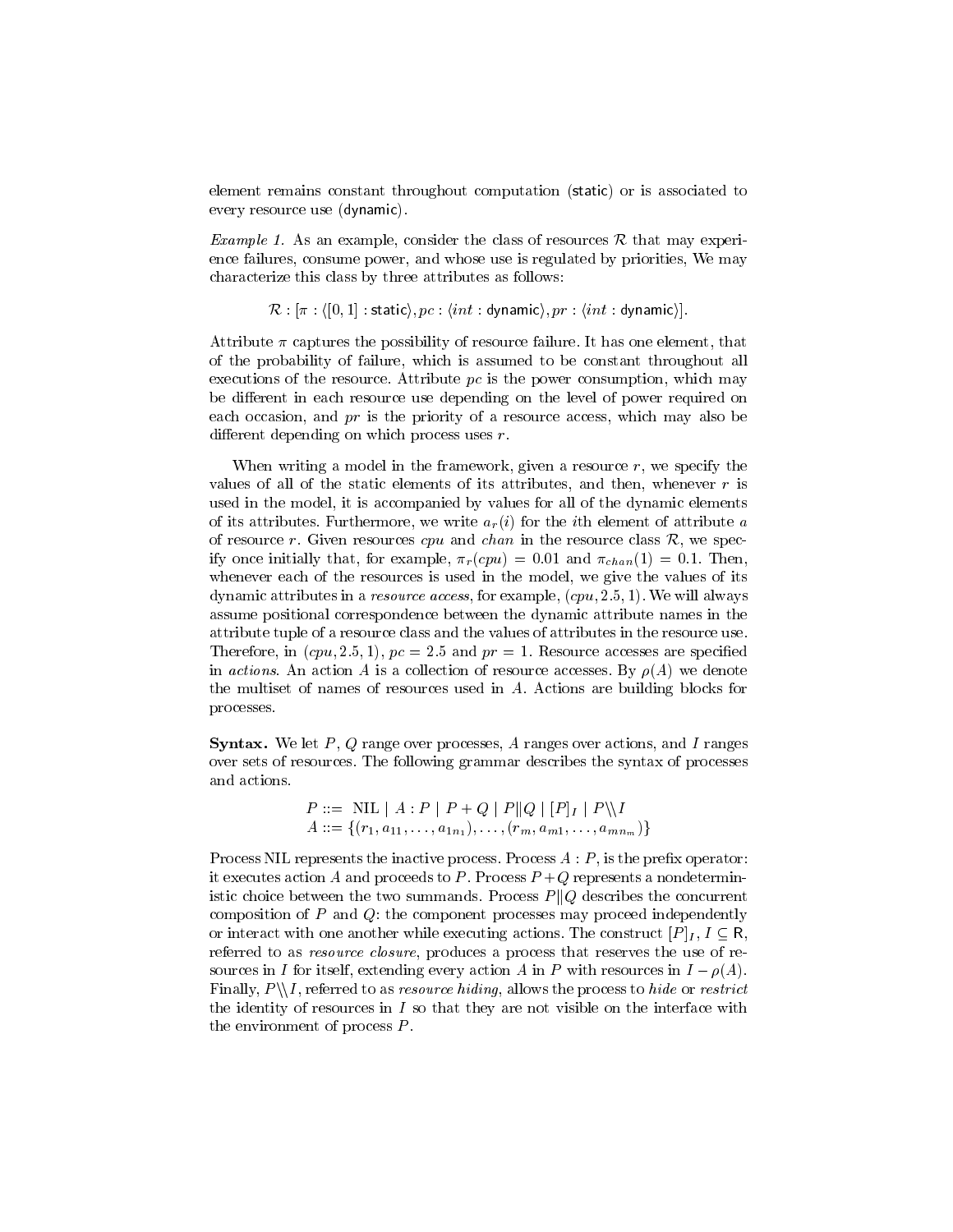Example 2. As an example of a process, consider

$$
P \stackrel{\text{def}}{=} \{(cpu, 3, 2), (chan, 1, 0)\} : P_1 + \{(cpu, 1, 1)\} : P_2
$$

where resources  $cpu$  and  $chan$  are drawn from the resource class  $R$  of Example 1. Process P represents a processor that can accept messages from a channel. We assume that reading the message from the channel requires additional power than remaining idle. Depending on whether the message arrives or not,  $P$  has two alternative behaviors. If the message arrives, as described in resource access  $(char, 1, 0)$ , the processor may receive the message, consuming 3 units of power, and proceed to process it as  $P_1$ . Otherwise, the processor consumes only 1 unit of power and continues as  $P_2$ .

Semantics. The semantics of the framework is given operationally by a transition system that captures the behavior of processes. It is based on the notion of a conguration which comprises of a process and a world/state that can be used to keep useful information about the resources of the process. We write  $\mathcal C$  for the set of all configurations and we write  $\mathcal S(F) \in \mathcal C$ , for a configuration containing process  $P$  in state  $S$ . Finally, we write Act for the set of all actions a configuration can engage in. The semantics is based on a function

$$
F(\mathcal{C}, Act) \longrightarrow 2^{\mathcal{C}}
$$

which, given a process configuration  $S(P)$  and an action A, returns the set of configurations that can be reached from  $S(P)$  by performing action A. Thus, the semantics is based on the following rule:

$$
\frac{S'(P') \in F(S(P), A)}{S(P) \xrightarrow{A} S'(P')}
$$

Domain specialization. In order to adjust the general framework for the needs of a specific application domain, we must give meaning for resources and their attributes and establish the semantics for the processes. The following steps are needed to perform the specialization for a particular domain.

- $-$  Resource classes. A finite set of resource classes need to be established for the domain along with the attributes of the class.
- ${ Syntactic consistency}$ . A predicate valid must be provided. For a given action A,  $valid(A)$  denotes that the action can be legitimately used in a model within this domain. Furthermore, we may restrict the domain for the set of resources I appearing in process constructs  $[P]_I$  and  $P \setminus I$ .
- $-$  Semantic interpretation. Finally, the set  $\mathcal C$  of configurations has to be defined and the function  $F$  has to be given.

### <sup>3</sup> Framework instantiations

In this section, we will show how to instantiate the general framework to several progressively more complex domains.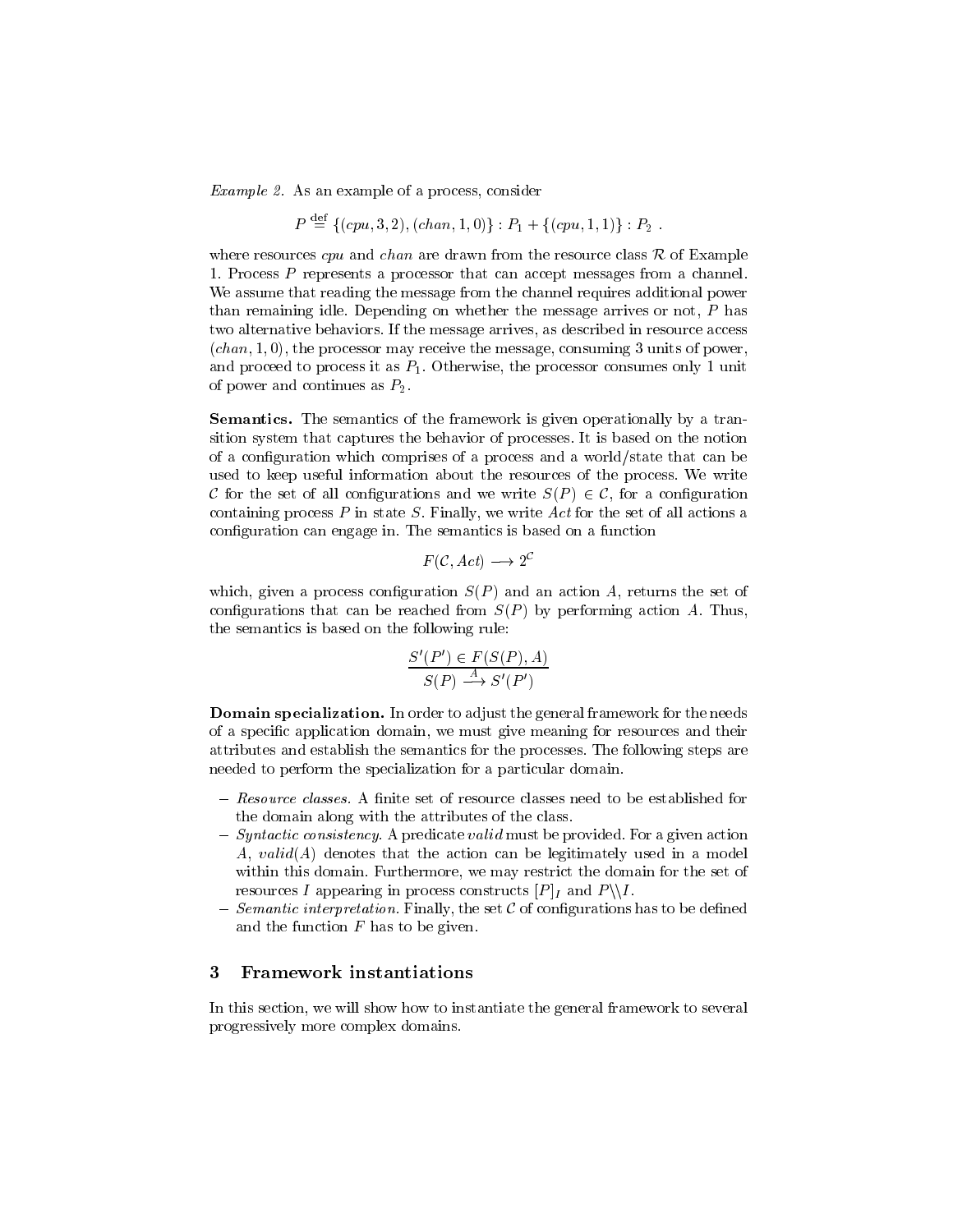The first domain we consider is the CCS domain [14]. CCS processes consider only communication constraints between concurrent processes. The actions that processes can engage in are send or receive messages on named channels. In addition, there is a *silent* action denoted  $\tau$ . A send action and a receive action on the same channel can synchronize to produce a silent action, whereas the silent action cannot synchronize with any other action. We introduce two resource classes,  $\mathcal{R}_1$  and  $\mathcal{R}_2$ . The class  $\mathcal{R}_1$  has one attribute *polarity* of type  $\{\{\cdot,\cdot\}\}$ : dynamic). The class  $\mathcal{R}_2$  does not have attributes and contains the single resource  $\tau$ . As a shorthand, and to coincide with CCS style, we write r! for  $\{(r,!) \}$ , the send action on resource (channel r), r? for  $\{(r, ?)\}\$  the receive action on channel r and  $\tau$  for  $\{(\tau)\}\$  the silent action.

The consistency predicate for an action A stipulates that A is valid if and only if  $\rho(A)$  is a singleton. Finally, we require that in  $[P]_I$ , I ranges from the empty set of resources, i.e. the process construct is disabled, whereas in  $P \setminus I$ I can be any subset of the resource class  $\mathcal{R}_1$ , that is, we can only hide named channels.

The process does not need any additional state information  $(S(P) = P)$ , and the semantic function is defined recursively on the process structure, following the standard CCS approach. We be a state  $\alpha$  is considered in the state interaction interactions in  $\alpha$ the semantic function is defined recursively on the process structure, following<br>the standard CCS approach. We begin by considering how actions interact with<br>the process constructs. Let A and B be well-formed actions and we define:

$$
A \parallel B = \begin{cases} \tau, & \text{if } \{A, B\} = \{a?, a!\} \\ \bot, & \text{otherwise} \end{cases}
$$
  

$$
A \setminus I = \begin{cases} A, & \text{if } \rho(A) \notin I \\ \bot, & \text{otherwise} \end{cases}
$$

Consequently we have that two actions may be composed in parallel to produce the silent action if they are send and receive actions on the same channel, and that an action can survive the hiding operator only if does not involve a resource from set  $I$ .

We may now define the semantic function  $F$  as follows, where  $+$  stands for summation mod 2.

| $F(A:P, A) = \{P\}$      | $\exists i \in \{1, 2\}$ such that $R \in F(P_i, A)$ |                                                                                                                                                                                                                                                                                                                                                                                                                                                                                                                                                                                                                                                                                                                                                                                                                                                                                                                                                                                                                                                                                                                                                                                                                                                                         |
|--------------------------|------------------------------------------------------|-------------------------------------------------------------------------------------------------------------------------------------------------------------------------------------------------------------------------------------------------------------------------------------------------------------------------------------------------------------------------------------------------------------------------------------------------------------------------------------------------------------------------------------------------------------------------------------------------------------------------------------------------------------------------------------------------------------------------------------------------------------------------------------------------------------------------------------------------------------------------------------------------------------------------------------------------------------------------------------------------------------------------------------------------------------------------------------------------------------------------------------------------------------------------------------------------------------------------------------------------------------------------|
| $R \in F(P_1   P_2, A)$  | $\forall f$                                          | $\exists i \in \{1, 2\}$ such that $R \in F(P_i, A)$                                                                                                                                                                                                                                                                                                                                                                                                                                                                                                                                                                                                                                                                                                                                                                                                                                                                                                                                                                                                                                                                                                                                                                                                                    |
| $R \in F(P_1    P_2, A)$ | $\forall f$                                          | $(P_1 \xrightarrow{A_1} P_1', P_2 \xrightarrow{A_2} P_2', A = A_1    A_2,$<br>\n $R = P_1'    P_2' \text{ or } (\exists i \in \{1, 2\} \text{ such that}$<br>\n $P_i' \in F(P_i, A), R = P_i'    P_{i+1}$<br>\n $R' \in F(P, B), A = B \setminus \{I, R = R' \setminus \{I\} \text{ such that } P_i' \in F(P, B), A = B \setminus \{I, R = R' \setminus \{I\} \text{ such that } P_i' \in F(P, B), A = B \setminus \{I, R = R' \setminus \{I\} \text{ such that } P_i' \in F(P, B) \text{ such that } P_i' \in F(P, B) \text{ such that } P_i' \in F(P, B) \text{ such that } P_i' \in F(P, B) \text{ such that } P_i' \in F(P, B) \text{ such that } P_i' \in F(P, B) \text{ such that } P_i' \in F(P, B) \text{ such that } P_i' \in F(P, B) \text{ such that } P_i' \in F(P, B) \text{ such that } P_i' \in F(P, B) \text{ such that } P_i' \in F(P, B) \text{ such that } P_i' \in F(P, B) \text{ such that } P_i' \in F(P, B) \text{ such that } P_i' \in F(P, B) \text{ such that } P_i' \in F(P, B) \text{ such that } P_i' \in F(P, B) \text{ such that } P_i' \in F(P, B) \text{ such that } P_i' \in F(P, B) \text{ such that } P_i' \in F(P, B) \text{ such that } P_i' \in F(P, B) \text{ such that } P_i' \in F(P, B) \text{ such that } P_i' \in F(P, B)$ |

ACSR can be viewed as an extension of CCS with time-consuming steps and priorities. We add a new resource class  $\mathcal{R}_3$  with the attribute time of type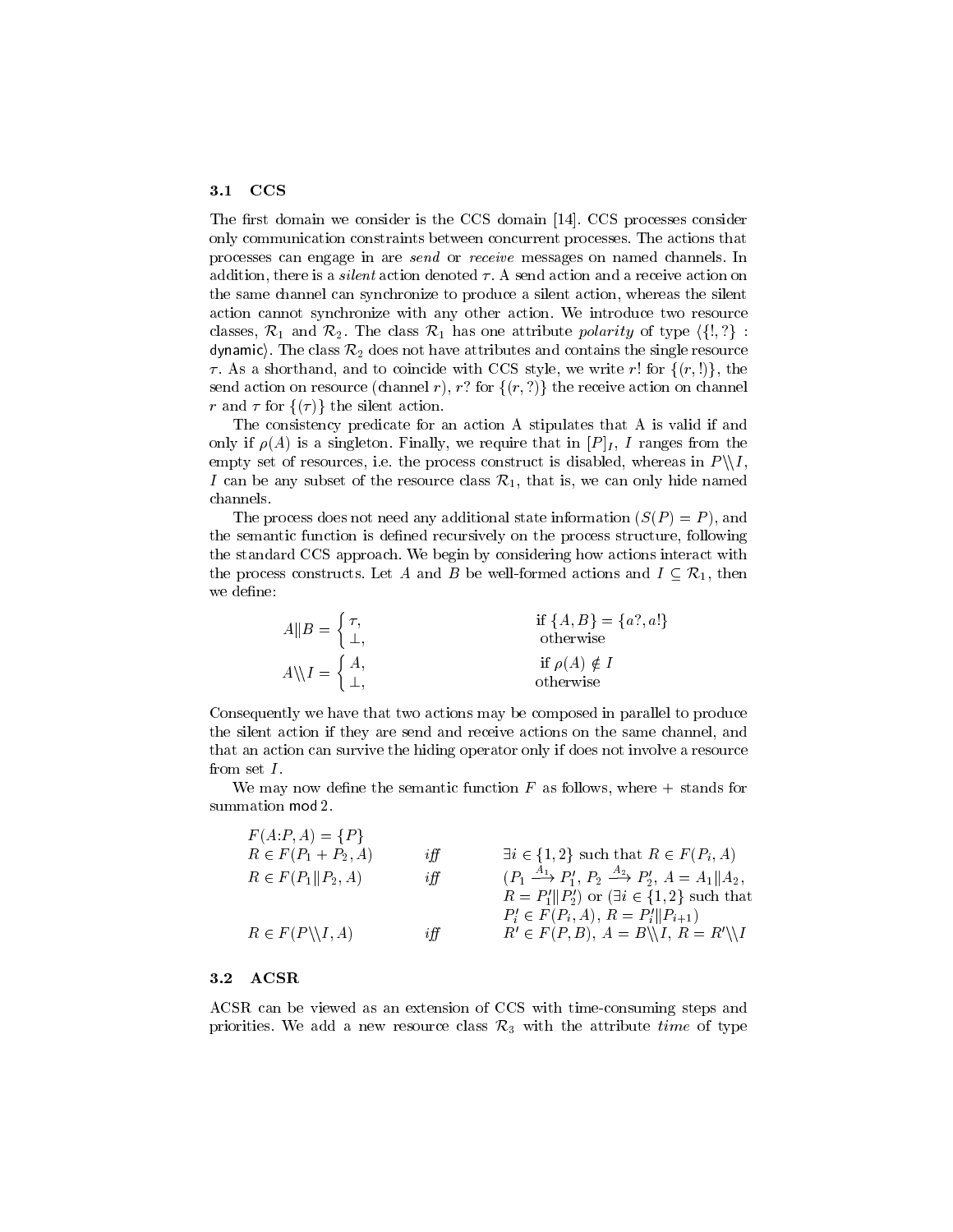$\langle int : \text{static} \rangle$  and specify that for any resource  $r \in \mathcal{R}_3$ ,  $time_r = 1$ . That is all time-consuming actions take one unit of time. In addition, all three classes have the attribute *priority* of type  $\langle int :$  dynamic).

The consistency predicate states than an action  $A$  is well-formed if the resources occurring in A,  $\rho(A)$ , are pairwise distinct and, satisfy either  $\rho(A) \subseteq \mathcal{R}_3$ , in which case they are referred to as timed actions, or  $\rho(A) = \{r\}, r \in \mathcal{R}_1 \cup \mathcal{R}_2$ , in which they are referred to as *instantaneous events*. We write  $\mathcal{D}_R$  for the set of timed actions and  $\mathcal{D}_E$  for the set of instantaneous events. As before, we omit the set brackets from actions involving resources in  $\mathcal{R}_1 \cup \mathcal{R}_2$ , and simply write  $(a!, p)$ and  $(a?, p)$  for send and receive actions along channel a. Further, we specify that, in  $[P]_I, I \in 2^{\mathcal{R}_3}$ , and that, in  $P \setminus I, I \in 2^{\mathcal{R}_1} \cup 2^{\mathcal{R}_3}$ .

We now proceed to give the semantic function for ACSR. This is similar to the one in the CCS domain, except that it handles timed actions and, further, applies the preemption relation  $\prec$ , which specifies when two actions are comparable with respect to priorities. For example,  $\emptyset \prec A$  for all  $A \in \mathcal{D}_R$ , that is, the idle action  $\emptyset$ is preemptable by all other timed actions, and  $(a, p) \prec (a, p')$ , whenever  $p < p'$ . For the precise definition of  $\prec$  we refer to [10].

There is no state information and the definition of the semantic function is similar to that of CCS. We begin by describing the composability of actions with the various operators. Let A and B be well-formed actions,  $I \in 2^{\mathcal{R}_3}$ , and  $J \in 2^{\mathcal{R}_1} \cup 2^{\mathcal{R}_3}$ , then

 $A\|B = \begin{cases} (\tau, p + p'), \\ A \cup B \end{cases}$ if  $\{A, B\} = \{(a?, p), (a', p')\}$ if  $A, B \in \mathcal{D}_R$ ,  $\rho(A) \cap \rho(B) = \emptyset$  $\perp$ , otherwise  $[A]_I = \begin{cases} A \cup \{(r, 0) \mid r \in I - \rho(A)\}, & \text{if } A \in \mathcal{D}_R, \\ A \cup \{(r, 0) \mid r \in I - \rho(A)\}, & \text{if } A \in \mathcal{D}_R. \end{cases}$ A; otherwise and the contract of the contract of the contract of the contract of the contract of the contract o  $A\setminus J = \begin{cases} \{(r,p) \in A \mid r \ A. \end{cases}$  $f(x, b) \mid r \in I - p(A)f$ , if  $A \in B_R$ <br>  $f(r, p) \in A \mid r \notin J$ , if  $A \in \mathcal{D}_R$  $\{(r, p) \in A \mid r \notin J\},$ <br>  $A, \quad \text{if } A \in \mathcal{D}_R$ <br>  $A, \quad \text{if } A \in \mathcal{D}_E, \ \rho(A) \notin J$  $\perp$ . Otherwise

We point out that two timed actions may be composed together only if the resources they access are independent from each other, that is, they do not compete for the use of any common resources. In case of the contrary,  $A||B = \perp$ , signifying that a deadlock arises.  $[A]_I$  and  $A \setminus I$  capture the informal explanation of the process constructs  $[P]_I$  and  $P \setminus I$ , respectively. The former ensures that access to resources  $I$  is reserved for process  $P$  by employing all of the resources  $r \in I - \rho(A)$  at priority level 0. As a result any further sharing of the resources in I, with any parallel process of P, is prohibited (see the definition of  $A||B$ ). The latter disables any instantaneous events involving a channel in I and hides the use of *I*-resources from timed actions.

We proceed to define function  $F$ . We let  $A, B$  range over the set of actions Act of ACSR, consisting of timed actions and instantaneous events.

$$
F(A:P, A) = \{P\}
$$
  
\n
$$
R \in F(P_1 + P_2, A)
$$
 iff 
$$
\exists i \in \{1, 2\} \text{ such that } R \in F(P_i, A)
$$
  
\nand, if  $P_{i+1} \xrightarrow{B} A \nless B$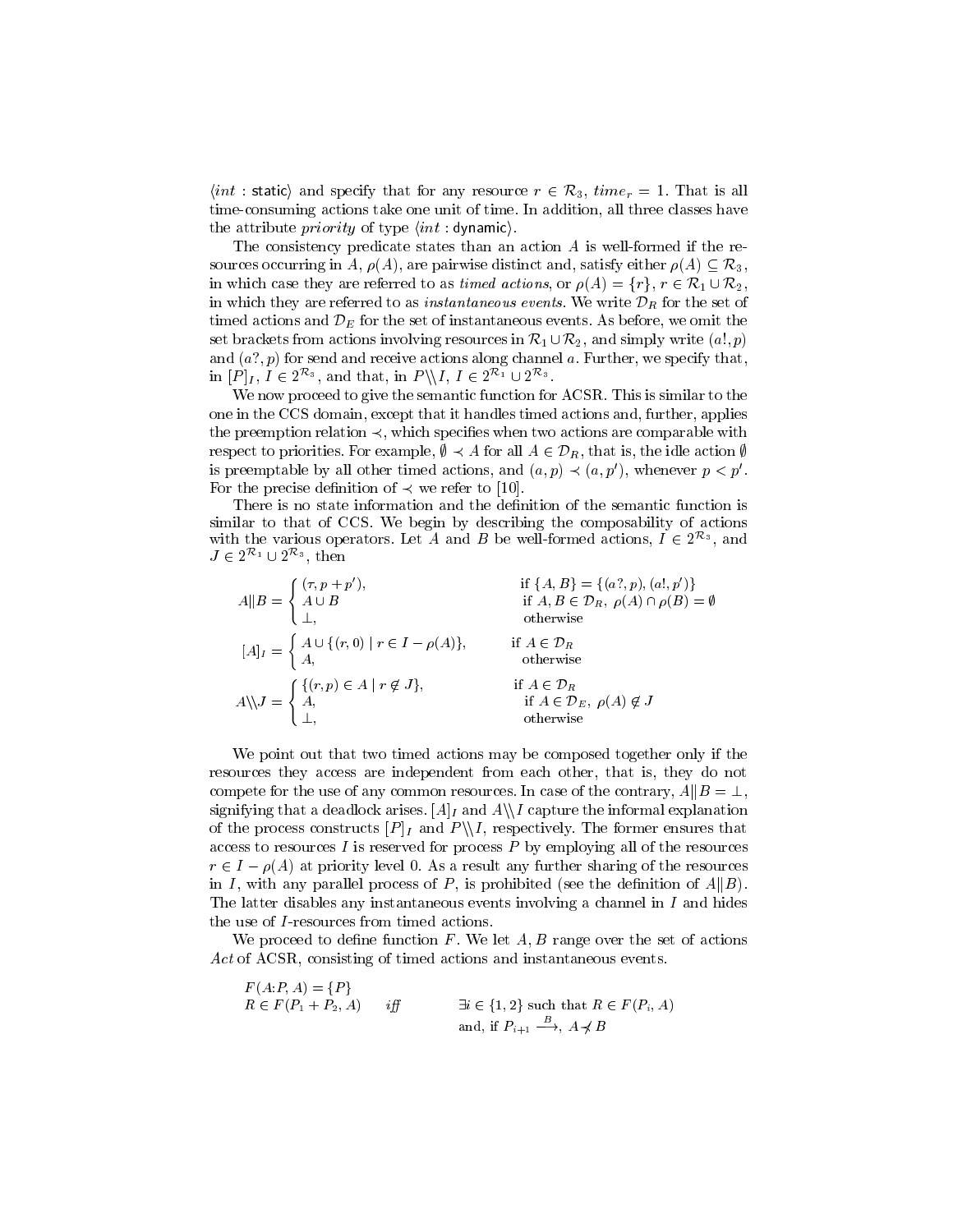$$
R \in F(P_1 \| P_2, A) \qquad \text{iff} \qquad \left[ (P_1' \in F(P_1, A_1), P_2' \in F(P_2, A_2), A = A_1 \| A_2, R = P_1' \| P_2' \right]
$$
\n
$$
\text{or } (A \in \mathcal{D}_E, \text{ and } \exists i \in \{1, 2\} \cdot
$$
\n
$$
P_i' \in F(P_i, A) \text{ and } R = P_i' \| P_{i+1} \text{)} \right]
$$
\n
$$
\text{and, if } \exists i \in \{1, 2\} \cdot P_i \xrightarrow{B} B, B \in \mathcal{D}_E
$$
\n
$$
\text{or } P_1 \xrightarrow{B_1} P_2 \xrightarrow{B_2} B = B_1 \| B_2,
$$
\n
$$
\text{then } A \prec B
$$
\n
$$
R' \in F(P, A'), R = [R']_I, A = [A']_I
$$
\n
$$
\text{and, if } P \xrightarrow{B} \text{ then } A \prec [B]_I
$$
\n
$$
R' \in F(P, A'), R = R' \setminus I, A = A' \setminus I,
$$
\n
$$
\text{and, if } P \xrightarrow{B} \text{ then } A \prec B \setminus I
$$
\n
$$
\text{and, if } P \xrightarrow{B} \text{ then } A \prec B \setminus I
$$

The first two rules define the semantics of the prefix and summation operators. The third rule describes the behavior of the parallel composition operator. This allows component processes to proceed independently or synchronize with one another with respect to instantaneous actions and forces processes to synchronize on timed actions, making timed transitions truly synchronous, in that a process only advances if both of its subprocesses take a step. By the definition of  $A_1||A_2$  we have that only one process may use a resource during any time step. The next rule describes the behavior of the close operator: When a process is embedded in a closed context, such as  $[P]_I$ , we ensure that there is no further sharing of the resources  $r \in I - \rho(A)$  by employing all of these resources at priority level 0 (see definition of  $[A]_I$ ). Instantaneous events are not affected by the close operator. Finally, the rule for resource hiding establishes that the set of resources  $I$  is restricted from the interface with the environment. Note, that in all but the first rule, a side condition checks that the action in question cannot be preempted by any other enabled action of the process.

#### 3.3 PACSR

The PACSR domain is aimed at fault-tolerance analysis of real-time systems. Resources are allowed to fail with a fixed probability during an execution. This is captured by extending  $\mathcal{R}_3$  with an additional attribute  $\pi$  of type  $\langle [0, 1]$  : static), representing a probability. This probability captures the rate at which the resource may fail. To be able to reason about failed as well as non-failed resources, we also have the attribute *status* of type  $\langle \{up, down\} :$  dynamic). Intuitively, the process  $\{(r,1,up)\}$ : P will succeed in performing action  $\{(r,1,up)\}$  with probability  $\pi_r$  and fail, becoming NIL with probability  $1 - \pi_r$ . On the other hand, the process  $\{(r, 1, down)\}$ : P will fail with probability  $\pi_r$ , exactly when the first process succeeds, and succeeds with probability  $1-\pi_r$ . The use of failed resources is useful when we need to specify recovery from failures. We adopt the following notation: for all  $r \in \mathcal{R}_3$ , we write  $(r, p)$ , for  $(r, p, up)$ , and  $(\overline{r}, p)$ , for  $(r, p, down)$ .

The consistency condition for the PACSR domain is the same as for the ACSR domain, both in case of the validity predicate and in the case of the syntactic conditions for resource hiding and resource closure.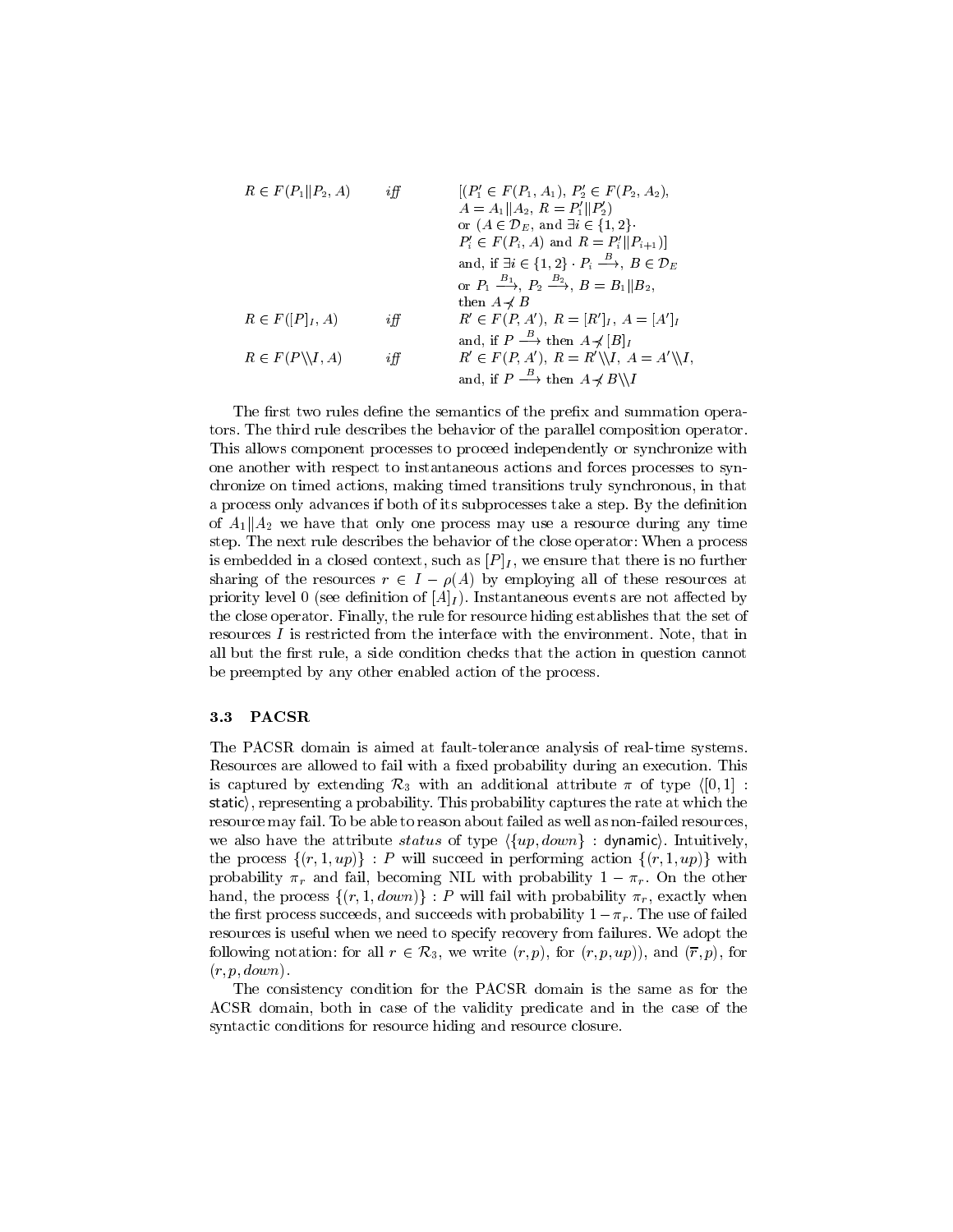We continue to define the semantics function  $F$  for PACSR. As already mentioned, resources are associated with a probability of failure. Thus, the behavior of a system has certain probabilistic aspects to it which must be re flected in the operational semantics of the domain. For example consider action  $\{(cpu, 2), (chan, 1)\}\$ , where resources cpu and chan have probabilities of failure 0 and 1/3, respectively, that is  $\pi_{cpu} = 1$  and  $\pi_{chan} = 2/3$ . Then the action takes place with probability  $\pi_{cpu} \cdot \pi_{chan} = 2/3$  if both resources are up, and fails with probability  $1/3$  if either of the resources fails. Therefore, behavior of a given process  $P$  depends on the status of resources which are relevant to  $P$ . To capture information about resource status in the configuration we write  $S(P)$  for process P depends on the status of resources which are relevant to P. To capture<br>information about resource status in the configuration we write  $S(P)$  for pro-<br>cess P in state S, where  $S \in 2^{\mathcal{R}_3} \times \{up, down\}$  records the s  $P$ . Configurations are partitioned into probabilistic configurations, from which only probabilistic steps are possible that update resource failure information, and non-deterministic configurations, where the state of all relevant resources is known and transitions can be computed.

The intuition for the semantics is as follows: for a process  $P$ , we begin with the configuration  $\mathcal{N}(P)$ . As computation proceeds, probabilistic transitions are performed from congurations to determine the status of probabilistic resources immediately relevant for execution (denoted  $\text{imr}(P)$ ) but for which there is no knowledge in the configuration's world. Once the status of a resource is determined by some probabilistic transition, it cannot change until the next timed action occurs. Once a timed action occurs, the state of resources has to be determined anew, since in each time unit resources can fail independently from any previous failures. Nondeterministic transitions (which can involve events or actions) are performed from nondeterministic configurations. Precise definition for  $\text{im } r(P)$  is given in [15]. ions) are performed from nondeterministic configurations. Precise definition<br>  $\text{imr}(P)$  is given in [15].<br>
Let  $S = \{(r_1, s_1), \ldots, (r_n, s_n)\} \subset \mathcal{R}_3 \times \{(up, down)\}$  and  $I = \{r_1, \ldots, r_n\} \subset$ 

 $\mathcal{R}_3$ . We write

- ${}^{\dagger}$   ${}^{\dagger}$   $\rho(S) = II_1 \leq i \leq n, s_i = up \pi_{r_i}$   ${}^{\dagger}$   $II_1 \leq i \leq n, s_i = down \ (1 \pi_{r_i}),$  ${} - \mathsf{p}(S) = \Pi_{1 \leq i \leq n, s_i = up} \pi_{r_i} \cdot \Pi_{1 \leq i \leq n, s_i = down} (1 - \pi_{r_i}),$ <br>  ${} - \mathcal{W}(I) = \{ \{r_1, s_1), \ldots, (r_n, s_n) \} \mid s_i \in \{up, down\} \},$  and
- $= res(S) = I.$

We partition the set of configurations into the sets of nondeterministic config-We partition the set of configurations into the sets of nondeterministic configurations,  $\mathcal{C}_N$ , and probabilistic configurations,  $\mathcal{C}_P$ . We have that  $S(P) \in \mathcal{C}_N$  iff  $imr(P) - res(S) = \emptyset$ , that is, there is no immediate resource of P whose status urations,  $\mathcal{C}_N$ , and probabilistic configurations,  $\mathcal{C}_P$ . We have that  $S(P) \in \mathcal{C}_N$  *iff*  $\text{imr}(P) - res(S) = \emptyset$ , that is, there is no immediate resource of P whose status is not already recorded in S, and  $S(P) \in \mathcal$ function  $F$ . inction F.<br>  $S'(P) \in F(S(P), \ell)$  iff  $P \in C_P$ ,  $S'' \in \mathcal{W}(\text{imr}(P) - res(S)),$ 

| $S'(P) \in F(S(P), \ell)$          | $i$ ff | $P \in C_P$ , $S'' \in \mathcal{W}(\text{imr}(P) - res(S)),$           |
|------------------------------------|--------|------------------------------------------------------------------------|
|                                    |        | $S' = S \cup S''$ and $\ell = p(S'')$                                  |
| $F(S(A:P), A) = \{S(P)\}\$         | $i$ ff | $S(A:P) \in \mathcal{C}_N$ and $A \in \mathcal{D}_E$                   |
| $F(S(A:P), A) = \{\emptyset(P)\}\$ | iff    | $S(A:P) \in \mathcal{C}_N$ , $A \subseteq S$ and $A \in \mathcal{D}_R$ |
| $R \in F(S(P_1 + P_2), A)$         | if f   | $S(P_1+P_2)\in\mathcal{C}_N$ ,                                         |
|                                    |        | $\exists i \in \{1,2\}$ such that $R \in F(S(P_i), A)$                 |
|                                    |        | and if $S(P_{i+1}) \xrightarrow{B} A \nless B$                         |
| $R \in F(S(P_1 \  P_2), A)$        | $i$ ff | $S(P_1  P_2) \in \mathcal{C}_N$ , and                                  |
|                                    |        | $S'(P'_1) \in F(S(P_1), A_1),$                                         |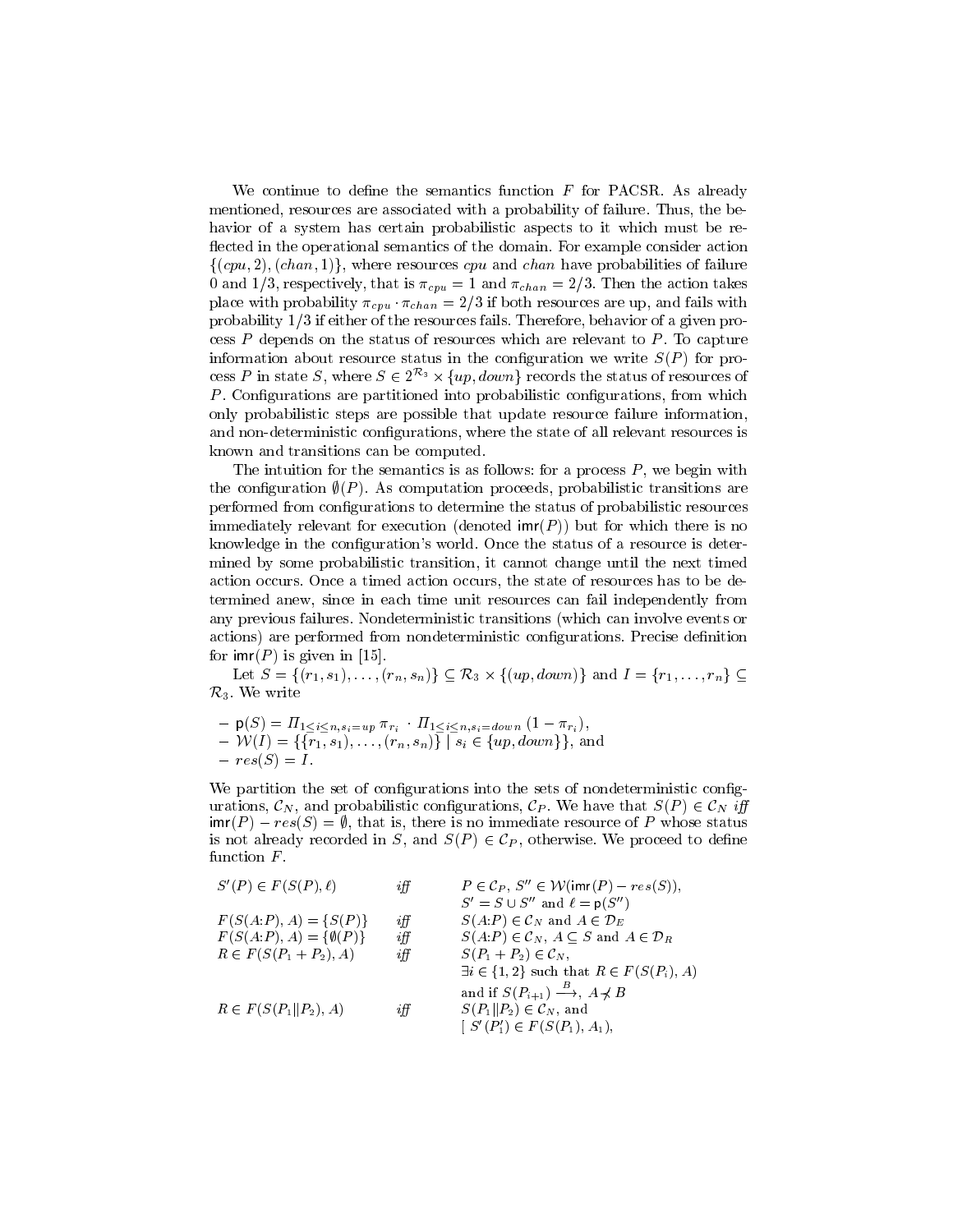$$
S'(P'_2) \in F(S(P_2), A_2),
$$
  
\n
$$
A = A_1 || A_2, R = S'(P'_1 || P'_2)
$$
  
\nor  
\n
$$
A \in \mathcal{D}_E
$$
, and  $\exists i \in \{1, 2\}$ .  
\n
$$
S'(P'_i) \in F(S(P_i), A), R = S'(P'_i || P_{i+1})
$$
]  
\nand,  
\nif  $\exists i \in \{1, 2\} \cdot S(P_i) \xrightarrow{B} B, B \in \mathcal{D}_E$   
\nor  $S(P_1) \xrightarrow{B_1} S(P_2) \xrightarrow{B_2} B = B_1 || B_2$ ,  
\nthen  $A \prec B$   
\n
$$
S([P]_I) \in C_N, S'(Q) \in F(S(P), A'),
$$
  
\n
$$
A = [A]_I, R = S'([Q]_I), \text{ and},
$$
  
\nif  $S(P) \xrightarrow{B} \text{ then } A \prec B | I$   
\n
$$
S(P \setminus I) \in C_N, S'(Q) \in F(S(P), A'),
$$
  
\n
$$
A = A' \setminus I, R = S'(Q \setminus I), \text{ and},
$$
  
\nif  $S(P) \xrightarrow{B} \text{ then } A \prec B \setminus I$ 

Thus, given a probabilistic conguration S(P ), with Ithe immediate re-Thus, given a probabilistic configuration  $S(P)$ , with I the immediate resources of P for which the state is not yet determined in S, and  $S'' \in \mathcal{W}(I)$ , P enters the state extended by  $S''$  with probability  $p(S'')$ . Note that configuration  $S(P)$  evolves into  $S'(P)$  which is, by definition, a nondeterministic configuration.

Example 3. To illustrate the probabilistic transition relation, consider process

 $P = \{(r_1, 1), (r_2, 2)\} : P_1 + (e, 1)P_2$ 

in the initial configuration  $\emptyset(P)$ . The immediate resources of P are  $\{r_1, r_2\}$ . Since there is no knowledge in the configuration's world regarding these resources, the configuration belongs to the set of probabilistic configurations  $\mathcal{C}_p$ , from where we have four probabilistic transitions that determine the states of  $r_1$  and  $r_2$ :

$$
\varnothing(P) \stackrel{\pi_{r_1} \cdot \pi_{r_2}}{\longrightarrow} \{r_1, r_2\}(P), \qquad \qquad \varnothing(P) \stackrel{\pi_{r_1} \cdot (1 - \pi_{r_2})}{\longrightarrow} \{r_1, \overline{r_2}\}(P),
$$
  

$$
\varnothing(P) \stackrel{(1 - \pi_{r_1}) \cdot \pi_{r_2}}{\longrightarrow} \{\overline{r_1}, r_2\}(P), \qquad \text{and} \qquad \varnothing(P) \stackrel{(1 - \pi_{r_1}) \cdot (1 - \pi_{r_2})}{\longrightarrow} \{\overline{r_1}, \overline{r_2}\}(P).
$$

All of the resulting configurations are nondeterministic since they contain full information about  $P$ 's immediate resources.

The remaining of the rules concerning the nondeterministic configurations follow along the same lines as the ACSR rules. The only point to note concerns the prefix operator: for the timed action  $A$  to be performed by configuration  $S(A : P)$ , it must be that all resources in A are available in the configuration's state.

*Example 4.* Returning to the previous example, the nondeterministic configuration  $\{r_1, r_2\}(P)$ , where  $P = \{(r_1, 2), (r_2, 2)\} : P_1 + (e, 1).P_2$  has two nondeter- $\stackrel{(e,1)}{\longrightarrow} \{r_1, r_2\}(P_2).$ ministic transitions:

$$
\{r_1, r_2\}(P) \xrightarrow{\{(r_1, 2), (r_2, 2)\}} \emptyset(P_1) \quad \text{and} \quad \{r_1, r_2\}(P) \xrightarrow{(e, 1)} \{r_1, r_2\}(P_2).
$$

The other configurations  $\{r_1, \overline{r_2}\}(P)$ ,  $\{\overline{r_1}, r_2\}(P)$ , and  $\{\overline{r_1}, \overline{r_2}\}(P)$ , allow only the e-labeled transition since either  $r_1$  or  $r_2$  is failed.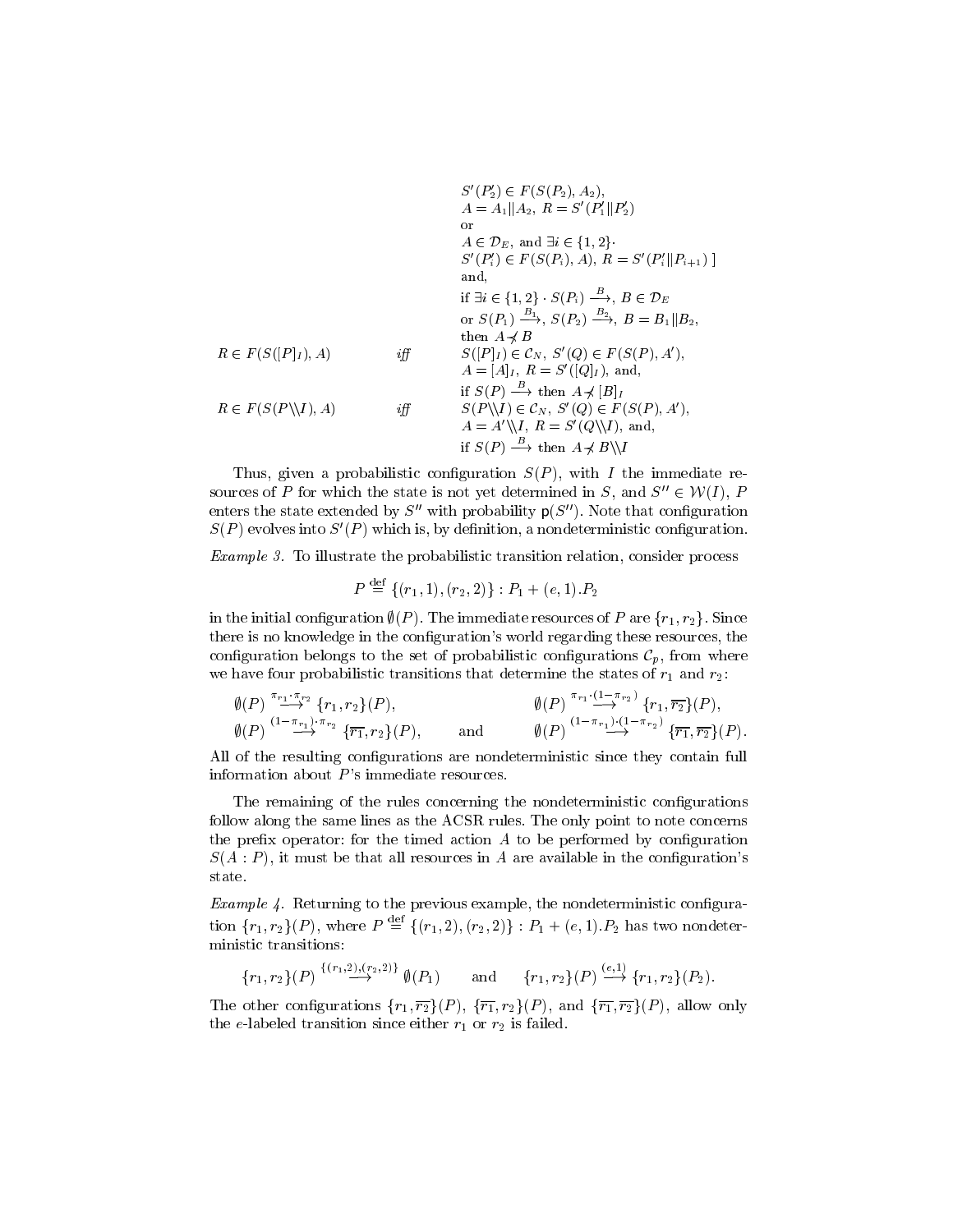#### <sup>4</sup> Multi-capacity resources and memory constraints

In this section we use the resource framework to construct a formalism MCSR that captures memory use as a different kind of resource. Memory is a critical resource in size-constrained embedded systems such as mobile phones. In the design of an embedded system, we need to consider tradeoffs between memory use and the speed of the tasks in the system. A task can be made to use less memory at the cost of executing longer. But this increased execution can violate timing constraints in the system. The proposed formalism will allow us to capture such tradeoffs and reason about their effects.

We see that the nature of memory as a resource is different from other serially reusable resources considered so far in this paper. Two processes can use the same memory, as long as the total use does not exceed the memory capacity. Therefore, we introduce the new class of resources called *multi-capacity* resources.

We develop MCSR as an extension of ACSR (see Section 3.2) by adding a new resource class,  $\mathcal{R}_4$ , of multi-capacity resources. We will use resources in this class to represent memories, however, other kinds of resources may be modeled in the same way. Each resource has two attributes. The first attribute, *capacity* of type  $\langle int : static \rangle$ , represents the capacity of the resource. The second attribute, use of type  $\langle int : dynamic \rangle$ , captures the memory used in a step of a process.

The consistency predicate in this framework, extends that of ACSR by allowing multi-capacity resources to be used in timed actions of MCSR processes. so that for a timed action A,  $\rho(A) \subseteq R_3 \cup R_4$ . The semantic function for MCSR is the same as for ACSR, except that the definition of action composition is

$$
A||B = \begin{cases} (\tau, p + p'), & \text{if } \{A, B\} = \{(a?, p), (a', p')\} \\ A \uplus B, & \text{if } A, B \in \mathcal{D}_R, \ (\rho(A) \cap \rho(B)) \cap \mathcal{R}_3 = \emptyset \text{ and } \\ \forall r \in \mathcal{R}_4, (r, u_1, c) \in A, (r, u_2, c) \in B \Rightarrow u_1 + u_2 \le c \\ \perp, & \text{otherwise} \end{cases}
$$

The operator  $A \oplus B$ , defined on compatible timed actions (meaning that  $A||B \neq \perp$ , is defined as follows:  $1||B \neq \bot$ , is defined as follows:<br>
1.  $(r, a_1, \ldots, a_n) \in A \oplus B$  if  $r \in \mathcal{R}_3 \cup \mathcal{R}_4$ ,  $(r, a_1, \ldots, a_n) \in A$  and  $r \notin \rho(B)$  or

- $(r, a_1, \ldots, a_n) \in B$  and  $r \notin \rho(A)$ , or 1.  $(r, a_1, ..., a_n) \in A \oplus B$  if  $r \in \mathcal{R}_3 \cup \mathcal{R}_4$ ,  $(r, a_1, ..., a_n) \in A$  and  $r \notin \rho(B)$ <br>  $(r, a_1, ..., a_n) \in B$  and  $r \notin \rho(A)$ , or<br>
2.  $(r, u_1 + u_2, c) \in A \oplus B$  if  $r \in \mathcal{R}_4$ ,  $(r, u_1, c) \in A$  and  $(r, u_2, c) \in B$ .
- 

Memory aware scheduling. We illustrate the use of MCSR by showing a collection of periodic tasks that execute within the same system, sharing the processor and memory. Each task  $T_i$  is characterized by its period  $p_i$  and execution time  $c_i$ . Each task is released for execution at the beginning of every period and its deadline is equal to the period. That is, a task has to use the processor for  $c_i$  time units in each interval  $[k * p_i, (k + 1) * p_i]$ , for each integer k. Tasks are assigned a priority for accessing the processor, and an executing task can be preempted by a task with a higher priority. Each task has a fixed amount  $m_{i,c}$ of memory allocated to store the code and static data structures. In addition,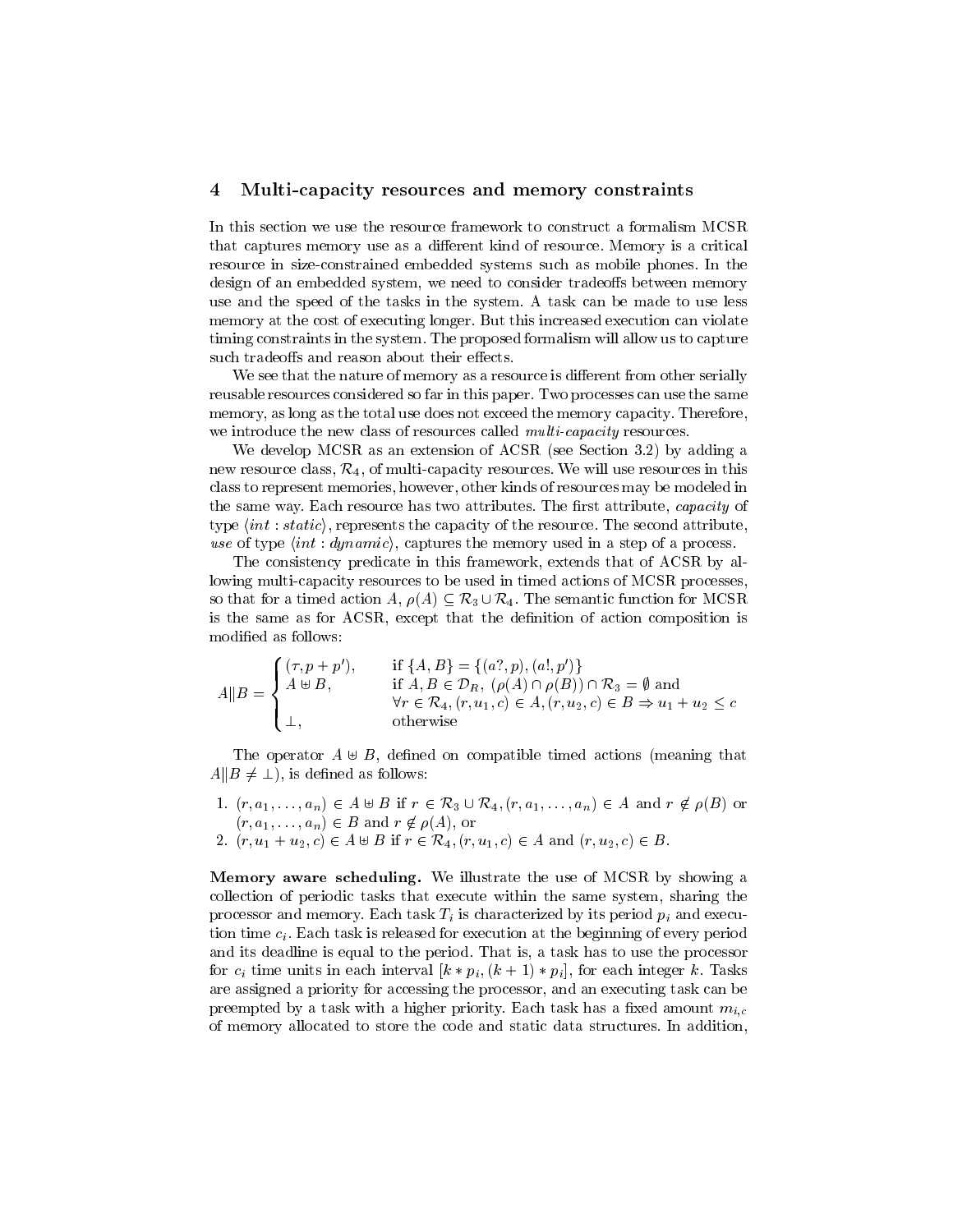when the task is released for execution, an additional amount of memory,  $m_{i,d}$ , is allocated to the task for keeping its dynamic data. Once the task completes its execution in the current period, the dynamically allocated memory is released.

To model such a task in MCSR, we adapt the approach of [6], extending it with additional resources representing memory consumption. To simplify presentation, we assume that priorities of tasks are fixed, for example, according to rate-monotonic scheduling discipline. More complex dynamic-priority scheduling approaches, such as EDF, can be accomodated as well. An instance of the scheduling problem is modeled as a collection of processes  $T_1,\ldots,T_n$ . Process  $T_i$ is shown below. A task is represented as a parallel composition of two processes:  $Job_i$  and  $Activator_i$ .

$$
T_i = (Job_i || Activation_i) \setminus \{start_i\} \nActivator_i = (start_i, i) . 0^{p_i} : Activation_i \nJob_i = \{(mem, m_{i,c})\} : Job_i + (start_i, 0).Exec_{i,0,0} \nExec_{i,e,t} = e < c_i \rightarrow \{(cpu, i), (mem, m_{i,c} + m_{i,d})\} :Exec_{i,e,t+1, t+1} \n+ \{(mem, m_{i,c} + m_{i,d})\} :Exec_{i,e,t+1} \n+ e = c_i \rightarrow Job_i \qquad e \in \{0..c_i\}, t \in \{0..p_i\}
$$

The description of task  $T_i$  involves the use of three resources:  $start_i \in \mathcal{R}_1$ ,  $mem \in \mathcal{R}_4$  and  $cpu \in \mathcal{R}_3$ , the last two corresponding to the system's processor and available memory. We assume a value  $M$  for the capacity of multi-capacity resource mem. The task consists of two processes running in parallel. The role of the activator is to keep track of the timing constraint of the task. At the beginning of every period,  $Activator_i$  sends the signal start<sub>i</sub> to  $Job_i$ , releasing the task for execution, and then idles until the end of the period. If, by the end of the period, the task has not finished its execution, it will not be able accept the next start, signal, resulting in a deadlock that will signify the scheduling failure.

The other process,  $Job_i$ , upon receiving the start<sub>i</sub> signal,  $Job_i$  begins its execution. At each time step, the task has a fixed priority that is equal to the task index. When the task receives the processor resource, it executes for one time unit and its accumulated execution time  $e$  is increased together with the elapsed time  $t$ . At any time step, the task can be interrupted by another task that has a higher priority. In this case, the interrupted task executes a timed action that does not use the cpu resource, but retains its memory use. In this case, its accumulated execution time stays the same while the elapsed time is

Note that each job uses some amount of the memory resource mem in each step. However, this amount is different in different states of the task. While the job is waiting for the start<sub>i</sub> signal in  $Job_i$ , it uses  $m_{i,c}$  units of memory, and after the task is started, it uses  $m_{i,c} + m_{i,d}$  units of memory, regardless of whether it is running or preempted.

Code size vs. execution time tradeoff modeling. In a recent paper  $[17]$ , Shin et al. study a different problem that considers a tradeoff between code size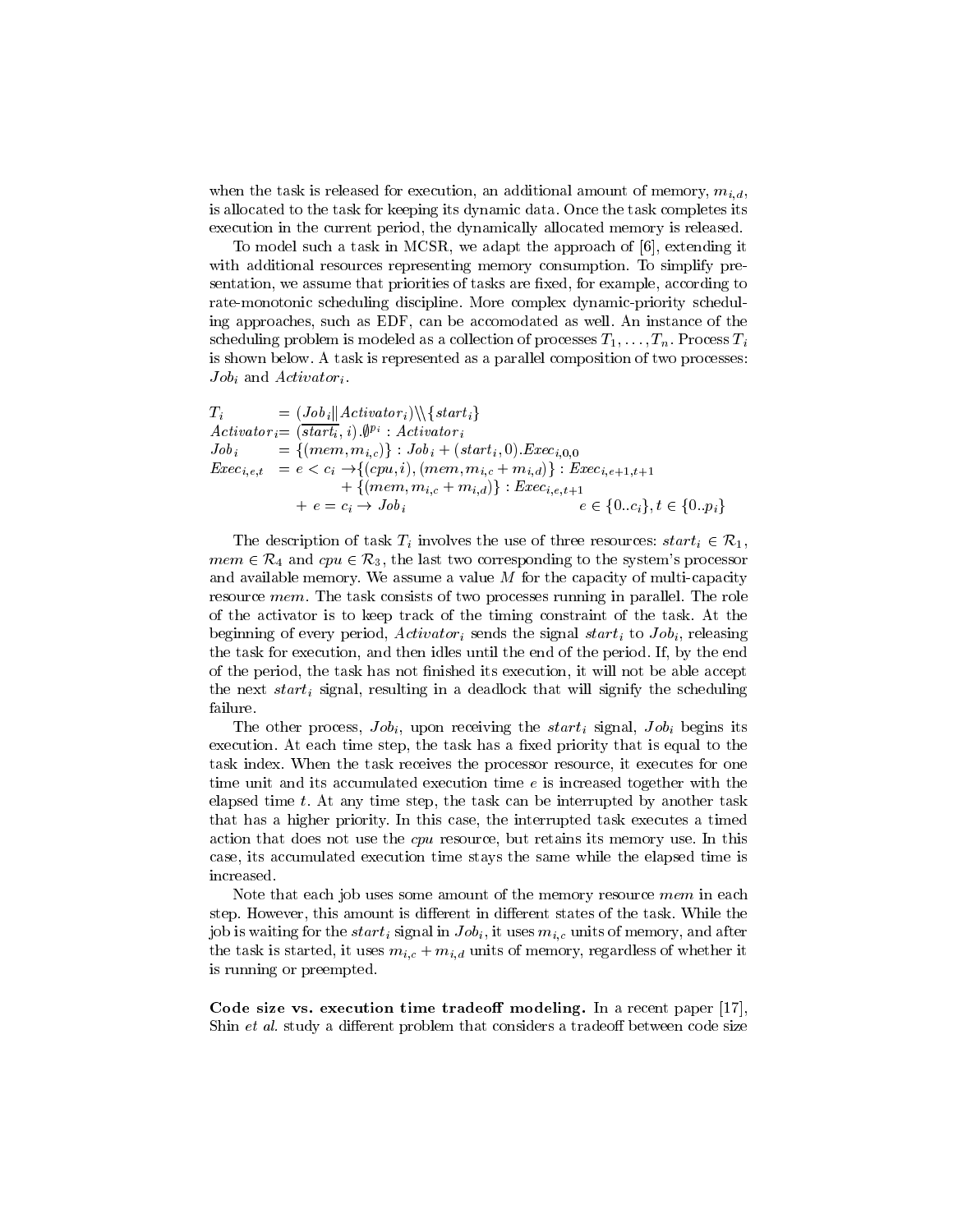(static memory use) and execution time. By choosing different encodings of the instructions sets, modern embedded processors offer the possibility to reduce the code size at the expense of a longer execution time. Each task can have its own encoding. However, increased execution time may render the task set unschedulable, while increased code size may exceed the memory capacity. Thus we have to find an encoding for each task that will satisfy all the constraints. For a task i, the tradeoff is represented as a list of pairs  $(m_{i,j}, c_{i,j})$ , where the first element is the code size and the second element is the respective execution time. The encoding is chosen statically before the task begins executing.

We can address this problem with a modified task model shown above. Each task initially makes a non-determinostic choice from J possibilities, choosing its memory use  $m_{i,j}$  and execution time  $c_{i,j}$ . Since the memory use remains constant once the choice has been made, only the rst step of the process JobStart i uses the memory resource. The rest of the job process consists of J disjoint copies of the process  $Job_i$  from the previous example, for the different values of  $c_{i,j}$ . When the task processes are combined in parallel to represent the complete system, some of the initial choices become infeasible, exceeding the memory constraints. Of the initial choices that satisfy the memory constraints, some will violate the timing constraints during execution, resulting in a deadlock in the state space. Therefore, to identify parameter values that satisfy both timing and memory constraints, analysis will have to identify initial steps that lead to deadlock-free subsystems.

$$
T_i = (JobStart_i || Activeator_i) \setminus \{start_i\}
$$
  
\n
$$
Activator_i = (start_i, i) . \emptyset^{p_i} : Activeator_i
$$
  
\n
$$
JobStart_i = \sum_{j \in J} \{ (mem, m_{i,j}) \} : Job_{i,j}
$$
  
\n
$$
Job_{i,j} = \emptyset : Job_{i,j} + (start_i, 0).Exec_{i,j,0,0}
$$
  
\n
$$
Exec_{i,j,e,t} = e < c_{i,j} \setminus \{(cpu, i) \} :Exec_{i,j,e+1,t+1}
$$
  
\n
$$
+ \emptyset :Exec_{i,j,e,t+1}
$$
  
\n
$$
+ e = c_{i,j} \rightarrow Job_{i,j}
$$
  
\n
$$
e \in \{0..c_{i,j}\}, t \in \{0..p_i\}
$$

### <sup>5</sup> Conclusions

We have presented a formal approach to the design of real-time embedded systems, which explicitly captures resource constraints that affect the system behavior. The approach includes an extension mechanism that allows us to easily incorporate new kinds of resources and resource constraints. We have shown how to model memory capacity constraints using multi-capacity resources. The resource-modeling formalism is incorporated into a larger model-based development framework for embedded systems.

We are working to identify additional classes of resources and develop means of incorporating them into the formalism, as well as providing flexible tool support for the model development in the formalism. An interesting extension to the current work is to go beyond serially reusable resources to consumable resources, which can be used only a fixed amount of times during a computation and possibly replenished after a certain amount of time passes.